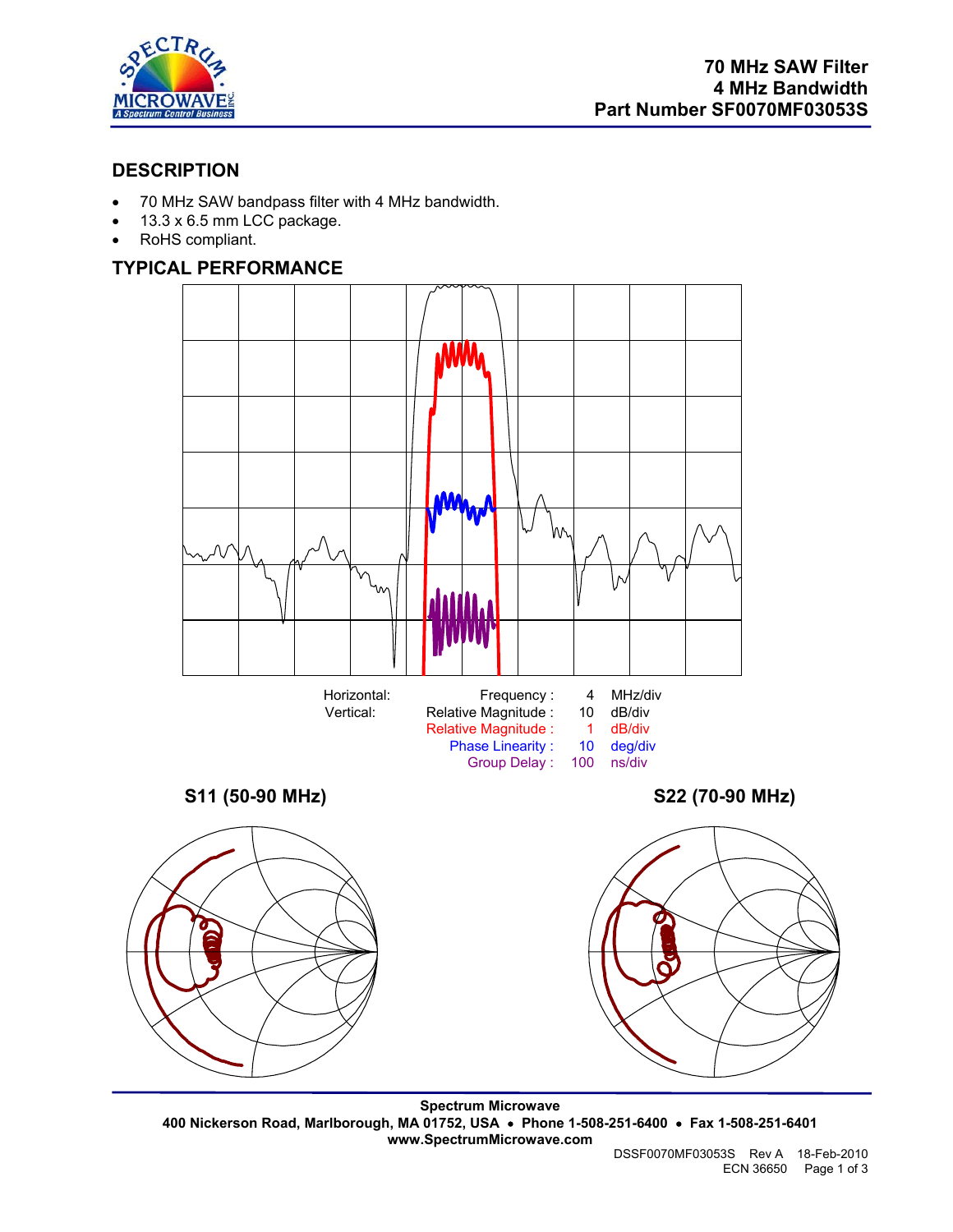

#### **SPECIFICATION**

| <b>Parameter</b>                                       | <b>Min</b> | <b>Typ</b>         | <b>Max</b> | <b>Units</b> |
|--------------------------------------------------------|------------|--------------------|------------|--------------|
| Center Frequency (Fc) <sup>1</sup>                     | 69.85      | 70                 | 70.15      | <b>MHz</b>   |
| <b>Insertion Loss</b>                                  |            | 7.1                | 8          | dB           |
| 1 dB Bandwidth                                         | 3.4        | 4.1                |            | <b>MHz</b>   |
| 3 dB Bandwidth                                         | 4          | 4.9                |            | <b>MHz</b>   |
| 35 dB Bandwidth                                        |            | 7.25               | 8          | <b>MHz</b>   |
| Passband Ripple                                        |            | 0.6                | 1          | dB           |
| Phase Deviation from Linear <sup>2</sup>               |            | 4                  | 7          | deg          |
| Group Delay Variation <sup>2</sup>                     |            | 100                | 150        | ns           |
| <b>Absolute Delay</b>                                  |            | 0.95               |            | μs           |
| Substrate                                              |            | LiNbO <sub>3</sub> |            |              |
| Temperature Coefficient of Frequency (Tc) <sup>3</sup> |            | $-90$              |            | ppm/°C       |
| Ambient Temperature (T <sub>ref</sub> )                |            | 25                 |            | $^{\circ}C$  |
| System Source and Load Impedance                       |            | 50                 |            | Ω            |

Notes: 1. Average of lower & upper 3 dB frequencies.

- 2. Evaluated over 70% of the 3 dB bandwidth.
- 3. Typical change of frequency response with temperature is  $\Delta f = Fc^* (T-T_{ref})^*Tc$  ppm.

## **MAXIMUM RATINGS**

| <b>Parameter</b>          |     |    |             |
|---------------------------|-----|----|-------------|
| Storage Temperature Range | -40 | 85 | $\sim$<br>ັ |
| Input Power Level         | -   | 10 | dBm         |

## **MATCHING CIRCUIT**



Notes:

- 1. Recommend +/-5% or better component tolerance. Typical inductor Q=40.
- 2. Optimum component values may change depending on board layout. The values shown here are intended as a guide only.

**Spectrum Microwave 400 Nickerson Road, Marlborough, MA 01752, USA** • **Phone 1-508-251-6400** • **Fax 1-508-251-6401 www.SpectrumMicrowave.com**